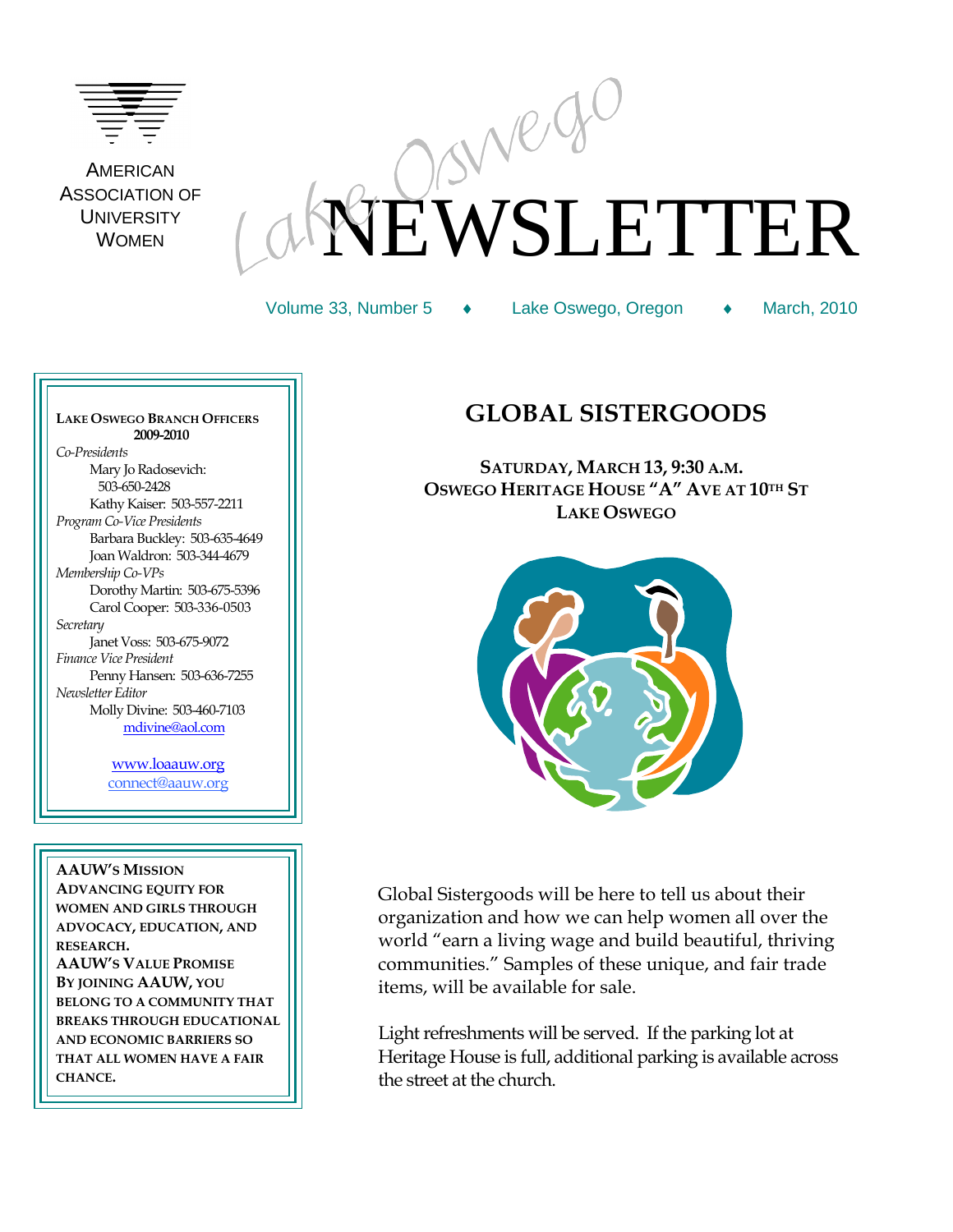# **BRANCH BUZZ MaryJo Radosevich, Co-President**

Learn and Live. Yes, it is in the right order, *Learn and Live*.

The month of February marked the 6<sup>th</sup> anniversary of the American Heart Association's GO RED campaign. Perhaps you saw those red dress pins, or wore one yourself in an effort to raise and increase awareness of heart disease in women. The disease impacts over 70 million people in the United States and is the number one cause of death for women, despite the general perception that it is breast cancer. Heart disease has been the leading cause of death in the United States for the past 90 years and has claimed more lives that than the next four leading causes of death combined.

According to the American Heart Association's research, heart disease is more prevalent in men through age 45, then relatively equal until age 64. By the time women reach ages 65 to 74 they have surpassed men. Knowing the signs and symptoms of heart disease and your genetic predisposition toward the disease however, allows each of us to make heart healthy choices in our daily lives. We can't change our genetic make up but we can learn our risk of heart disease and choose healthier lifestyles.

Part of the challenge for you, me and the general population, but especially women, is that heart disease is a bit amorphous in nature. Its symptoms show differently in women than men. Noticeably, some of the leading symptoms of heart disease are evident with basic health awareness and you may be aware of them; high blood pressure, weight control, and high cholesterol. Take time to know your risk level, and learn what a normal range is for blood pressure, weight, and cholesterol levels (HDL-the 'good' stuff, the LDL- not good, and your total cholesterol number). Have that four-minute conversation with your primary care physician and make sure you know your numbers and how they relate to desired healthy levels.

As some of you know, I serve as Co-Chair of OHSU's Heart Research Center. We have over 100 scientists involved in leading edge heart research. They are recognized the world over for doing their part to help understand heart disease and heart health for Oregon families, and our brothers and sisters around the world.

Even though February is gone and the Irish green is just around the corner, it is not too late to wear your red dress pin, Learn, and Live. Do your part and know your numbers, the heart you save may be your own!

# **NEXT BOARD MEETING TUESDAY, MARCH 23 7:15 P.M. MARYLHURST LIBRARY**

# **TAX REMINDER**

When you fill out your income tax returns, remember that \$46.00 of your annual National membership is tax deductible. Be sure to keep a copy of your cancelled check as proof.

## AAUW Beaverton Branch Program **Hard Choices Ahead: Adapting to Global Interdependence**

March 6, 1:00-3:00 pm Beaverton Resource Center 12500 SW Allen Blvd. (first room on the left) Beaverton, Oregon Oregon State University professor emeritus, Richard Clinton, examines the immensity of the challenge global interdependence poses to many of our accepted assumptions, honored values, and accustomed ways of doing things.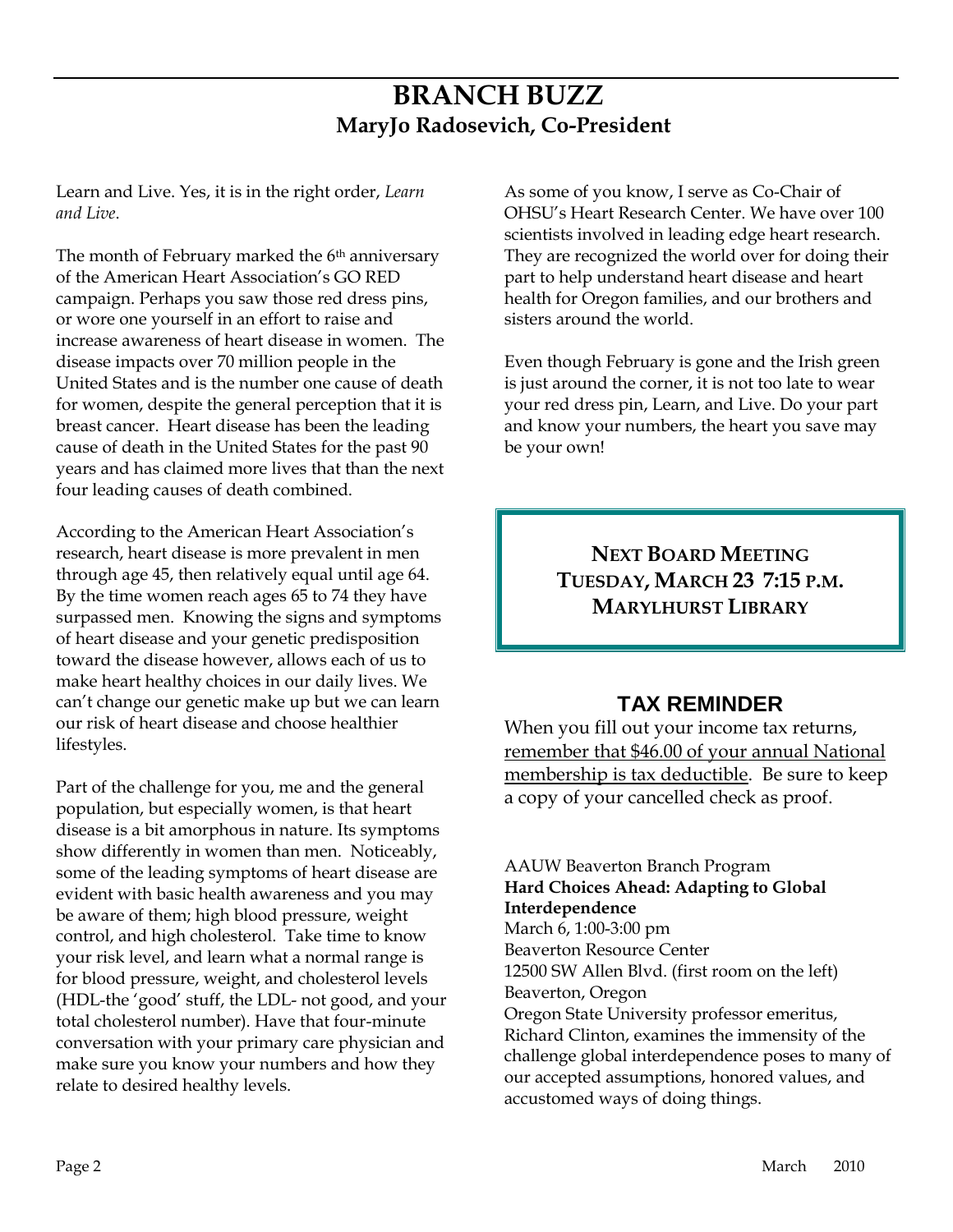# **MEMBER UPDATES** *By Carol Cooper and Dorothy Martin*

# **Directory Changes**

Laura Eyer – [eyerfamily@wbkcable.net](mailto:eyerfamily@wbkcable.net)

Sue Greenspan - [kidznor@yahoo.com](mailto:kidznor@yahoo.com)

Sandra Hoover – 17440 Holy Names Dr. #318

Jacquelyn Gatewood 5034 Foothills Rd. #F Lake Oswego, OR 97034

# **MEET OUR NEW MEMBERS**

# **LYNN STEEVES**

Lynn attended the University of Chicago where she received a B.A. in Statistics and an M.B.A. in Finance. She and her husband migrated west from their home in up state New York when he was transferred to Southern California. After four years, he was again transferred, this time to Portland. Lynn has lived in Lake Oswego for nineteen years and has no plans to move again. She has two children, Daniel, who just graduated from college and Claire, who is a junior in college. She's beginning to gain a sense of freedom from parental responsibilities and is looking to see what comes next. Lynn became interested in joining the branch through her friend Jean Sharpe, a former member of our branch, whose physical problems limit her activities now.

When asked about her interests, Jean's quick response was her devotion to her exercise class at a fitness center here in town. Then she added knitting, crafts and of course her dog, Moby. Jean has already joined the Tuesday Morning Book Group and enjoys their meetings at Szechaun Kitchen. She also likes eating out and movies. We can help her do that.

# **SUE GREENSPAN**

Sue and her husband (Dan) are new residents in Oregon, having moved from Southern California last year to be near two of their children and four lovely young granddaughters, two of whom she and Annie Arkebauer share.

Sue is retired from teaching fourth and fifth graders in the Los Angeles School District. She now enjoys reading, interior decorating, golf and cooking, some of those things she never had time for when she was teaching. My phone call interrupted her planning preparation of an authentic Chinese dinner celebrating Chinese New Year and Valentine's Day. Sounds very good!

Sue wants to meet people here and has made a good start by joining AAUW. She is in the Friday Book Group and is interested in several of the other interests groups. She would also like to find other golfers. That just might be an idea for a new interest group…

Sue is very happy to be in Oregon and learning more about this area. She particularly "loves" the open spaces, the greenery and the friendliness of people here.

## **MEMBER NEWS**

We will miss long time member Louise Jolly who passed away in early February. Louise was an accomplished bridge player, a member of the Laffalot group for many years and a substitute for the Wednesday group. She was also a regular with the Eat Ethnic Group. Memorial services were held at Christ Episcopal Church. Condolences may be sent to her daughter, Diane Bleything, 1525 SW Maplecrest Dr., Portland, OR 97219-6435

Our best wishes go to Peggy Lineweaver as she begins a new chapter of her life after the loss of her husband, Hugh, who passed away in December.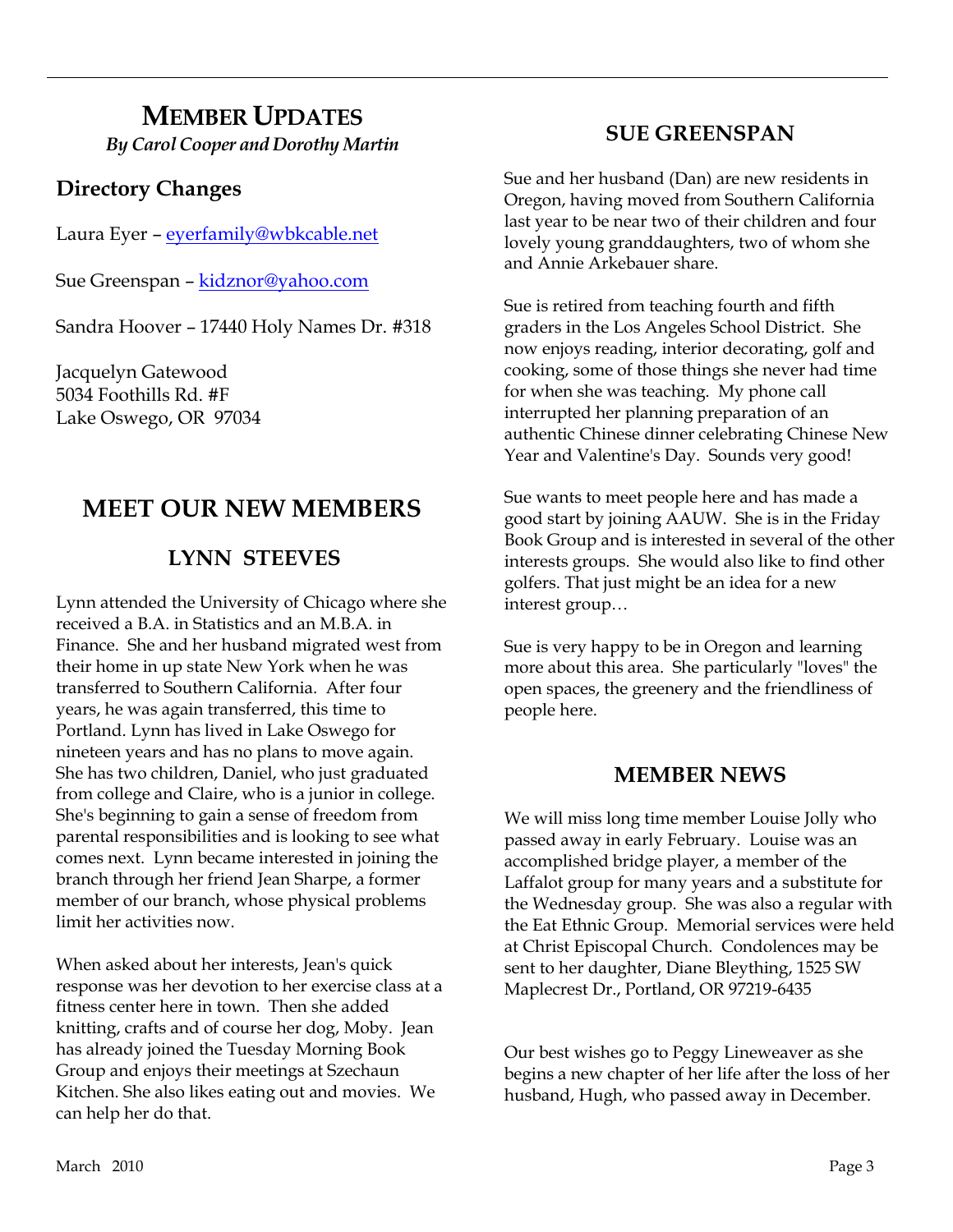

# **TEA, TALENT & TREASURE**

# **FUNDRAISER**

Enjoy a delightful version of Spring on **Saturday, April 10, 2010** at the Heritage House in Lake Oswego from 12-2 P.M. !!

We have planned a very special event, and need you and a friend or two, to join us. Special food will be featured at the Tea & Luncheon, at last years bargain price of only \$15 per person.

The Talent and Treasure aspect features our members who have graciously donated items of their own creation for sale, such as quilting, needlework, paintings, jam, cookies-of-the-month, flowers, and many other talents.

This event is our major fundraiser for 2010, which supports our local scholarship fund for a student at Marylhurst University.

You may reserve placed for the luncheon by calling Sandra Hoover at (503) 635-0952, Emailing her at sandraleehoover@comcast.net, or by completing the information form below and mailing it to her. Please contact her by **April 1, 2010** to ensure your reservations.

-------------------------------------------------------------------------------------------------------------------------------------- Name: Address:

Email:

Phone Number:

Number Attending:

Amount Enclosed (\$15 X attendees):

AAUW Tea, Talent & Treasure Sandra Hoover 17440 Holy Names Drive #A318 Lake Oswego, Oregon 97034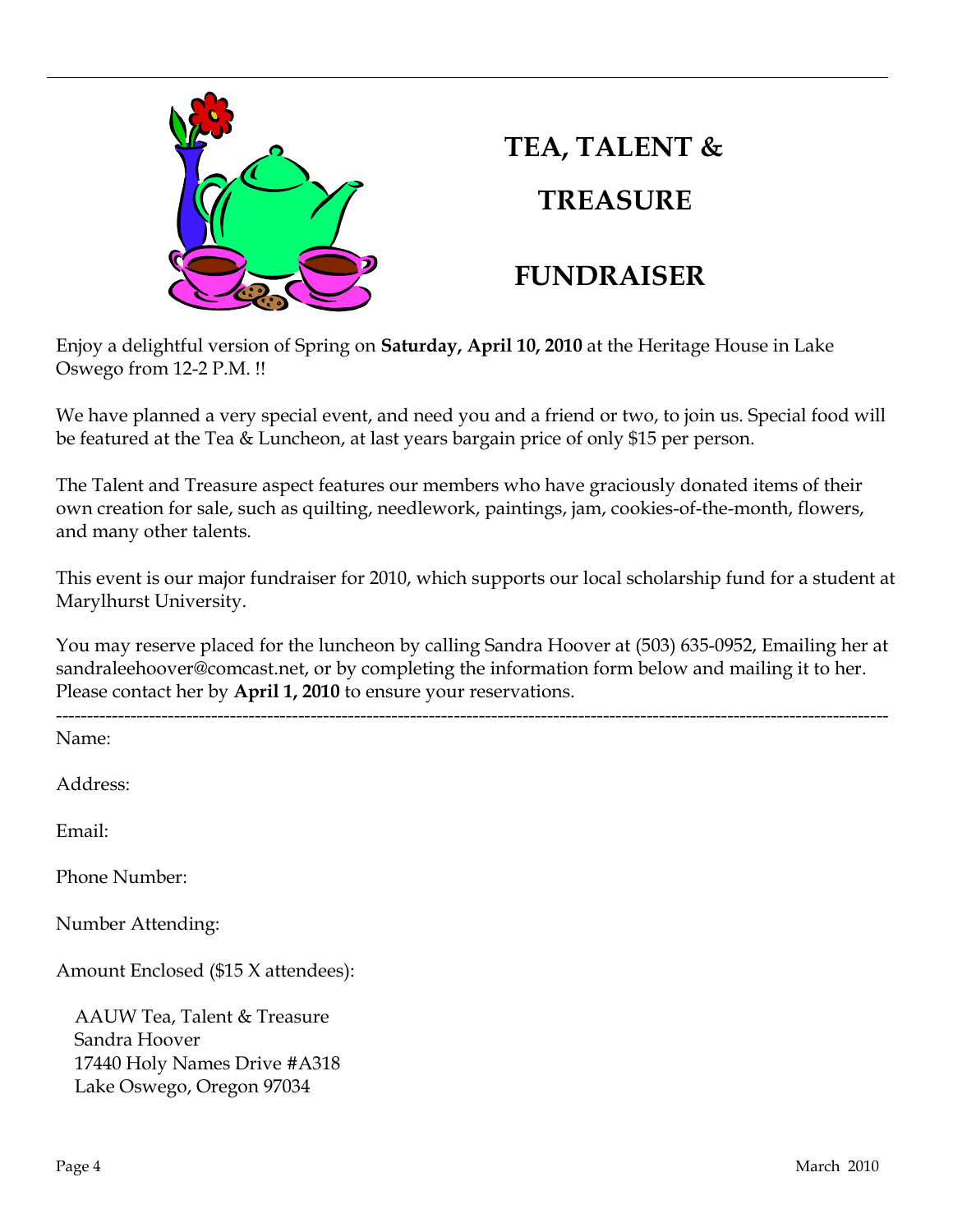# **MARCH 2010**

#### **TUESDAY MORNING BOOKS 4TH Tuesday at 11:30 a.m.**

March 23: 11:30 a.m.

Szechaun Kitchen, 15450 Boones Ferry, LO Leader: Ann Pritchard Book: *The Guernsey Literary and Potato Peel Pie Society* by Mary Ann Shaffer and Annie Barrows For more information about this group, contact Ann Pritchard at 503-670-7934 o[r annpritchard@comcast.net.](mailto:annpritchard@comcast.net)

## **INTERPRETIVE BOOKS 3rd Thursday at 9:30 a.m**

March 18: 9:30 a.m. Hostess: Sue Kingzett Leaders: Candace Newland-Holley & Bettirae Willis Books: *My Sister's Keeper* by Jodi Picoult For more information, please contact Laura Eyer at 503- 982-3522 or eyerfamily@wbcable.net

## **THURSDAY EVENING BOOKS 4th Thursday at 7:30 p.m.**

March 25: 7:30 p.m. Hostess: Kathy Kaiser Intro: Kathy Kaiser Book: *The Help* by Kathryn Stockett For more information, contact co-chairs Sandra Hoover at 503-635-0952 or Suzanne Kaveckis at 503-678-1641.

## **FRIDAY BOOKS 4th Friday at 10:00 a.m.**

March 26: 10:00 a.m Hostess: Sue Greenspan Presenter: Annie Arkebauer Book: *Worst Hard Time* by Timothy Egan New members are most welcome to join this book group that meets on the fourth Friday of the month at 10:00 a.m. Call Martha Dean at 503-697-0561 if you would like more information.

## **MOVIE GROUP 2nd Tuesday, times vary**

Meets second Tuesdays of the month. Call Ann Pritchard at 503-670-7934 or JoAnn Frost at 503-624-0871 for more information.

## **PORTLAND CENTER STAGE**

For more information, please call Betty Barber at 503-675- 0594, or barberbc@yahoo.com.

## **LAFFALOT BRIDGE 2nd and 4th Mondays at 1 p.m. – 4 p.m.**

For more information, or if you'd like to be added to our email list, please contact JoAnn Frost at [ldfrost@spiritone.com](mailto:ldfrost@spiritone.com) or 503-624-0871.

#### **FOURTH WEDNESDAY BRIDGE 4th Wednesday at 1:00 p.m.**

Call Betty Hittle at 503-636-7034 for more information about this bridge group that meets at 1:00 p.m. on the fourth Wednesday of the month.

## **EAT ETHNIC 3rd Tuesday at 6:30 p.m.**

March 16: 6:30 p.m. Restaurant TBA For more details sign up for the email/telephone list. This does not obligate you to come. Spouses and friends are welcome also. Please contact Susan Hornung at 503- 635-4893 o[r susanhornung@hotmail.com.](http://mailcenter.comcast.net/wmc/v/wm/45FDFA22000D96810000035A22007503309B9D0E08050C01049B0A020E06?cmd=ComposeTo&adr=susanhornung%40hotmail%2Ecom&sid=c0) 

> **April Newsletter Deadline March 15 mdivine@aol.com**